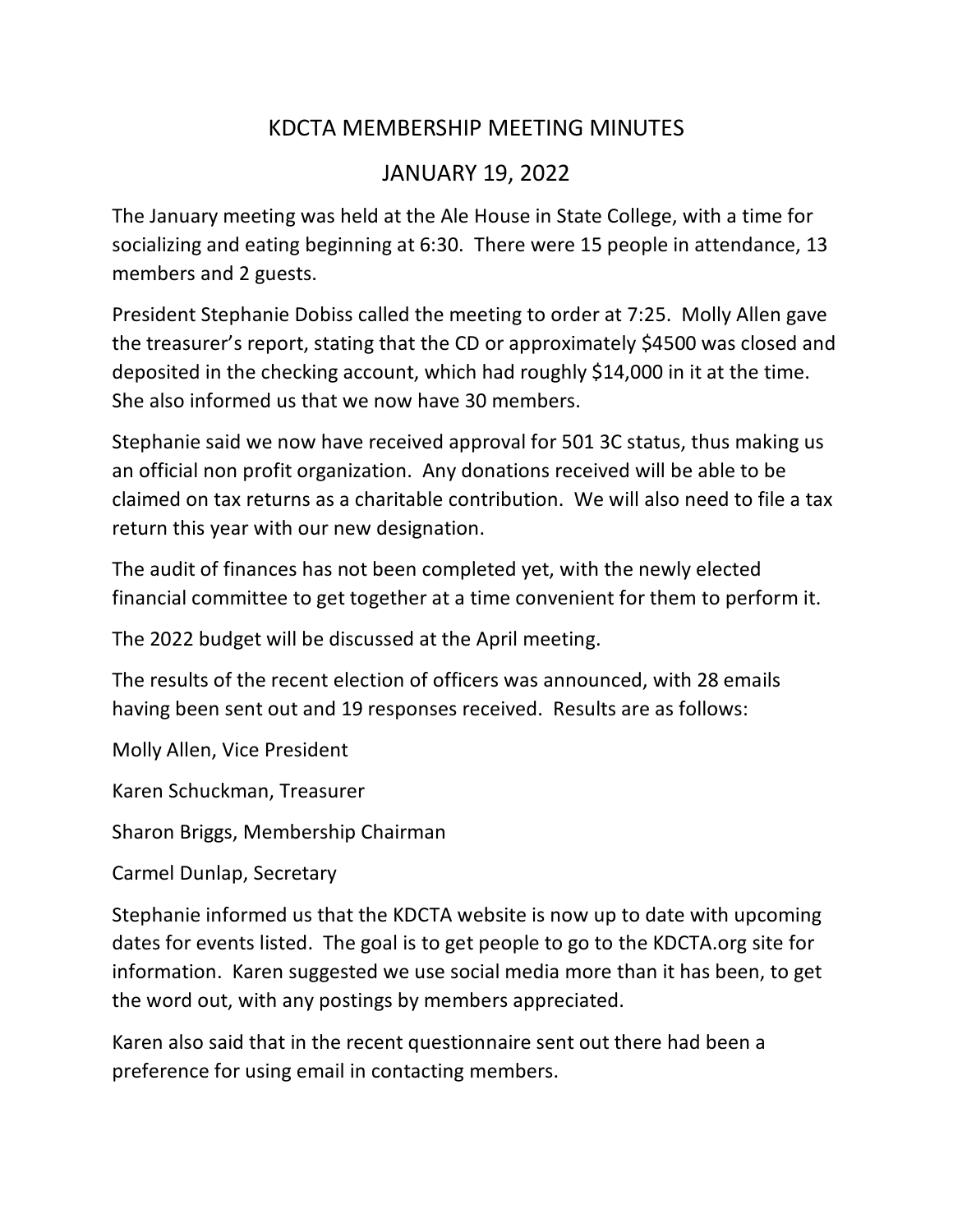Stephanie stated that we will have quarterly meetings for members, with a topic of interest at each one, and next year we hope to have an awards banquet at the January meeting.

An upcoming bonus of membership will be Feldenkrais lessons beginning on Jan. 26 and running every Wednesday until March 30 on Zoom. Stephanie is generously sharing the Rider Makeover Course with us. This will help everyone, no matter your fitness level, in every aspect of your life. She will send out information and the Zoom link on Monday for the Wednesday evening lesson.

Show dates and events were discussed, with the first one being a Working Equitation Play Day at Blue Barn Farm on April 23. There is an indoor arena located there so weather will not be a factor.

We will not be having Hunter shows this year as there has been poor attendance in those classes. We will be having Jumper shows at Jodon's stables on Wednesday evenings, probably once a month for 3-4 months in a row, beginning in June. With the increased interest in eventing it was felt that this could be something that is needed and will have better participation.

The Fall Dressage Show this year on Sept. 24-25 will include a Working Equitation Schooling show. We must spend at least \$5000 to hold an event at the Grange Fair Grounds so it forces us to make it into a 2 day event. Some costs associated with the Grange for two days are \$300 to rent the small outdoor arena, \$1300 for the indoor and \$800 for the covered arena. Stall rental will be \$30 each, with bedding at \$7.00 per bale. As the Grange is requiring insurance for all 3 days, there will be a stipulation that you not work your horse in any manner on Friday. If you trailer in on Friday you will put him in a stall and basically do not take him out until Saturday. Entry fees will be increased by \$5 this year to help cover the additional costs.

Stephanie has been looking at different food vendors and has found one that offers a healthier alternative than the traditional burgers and fries. Happy Valley Chef will be a definite vendor for the fall show and if there are no farmers markets on the date of the spring schooling show (May 14) they will be at that as well.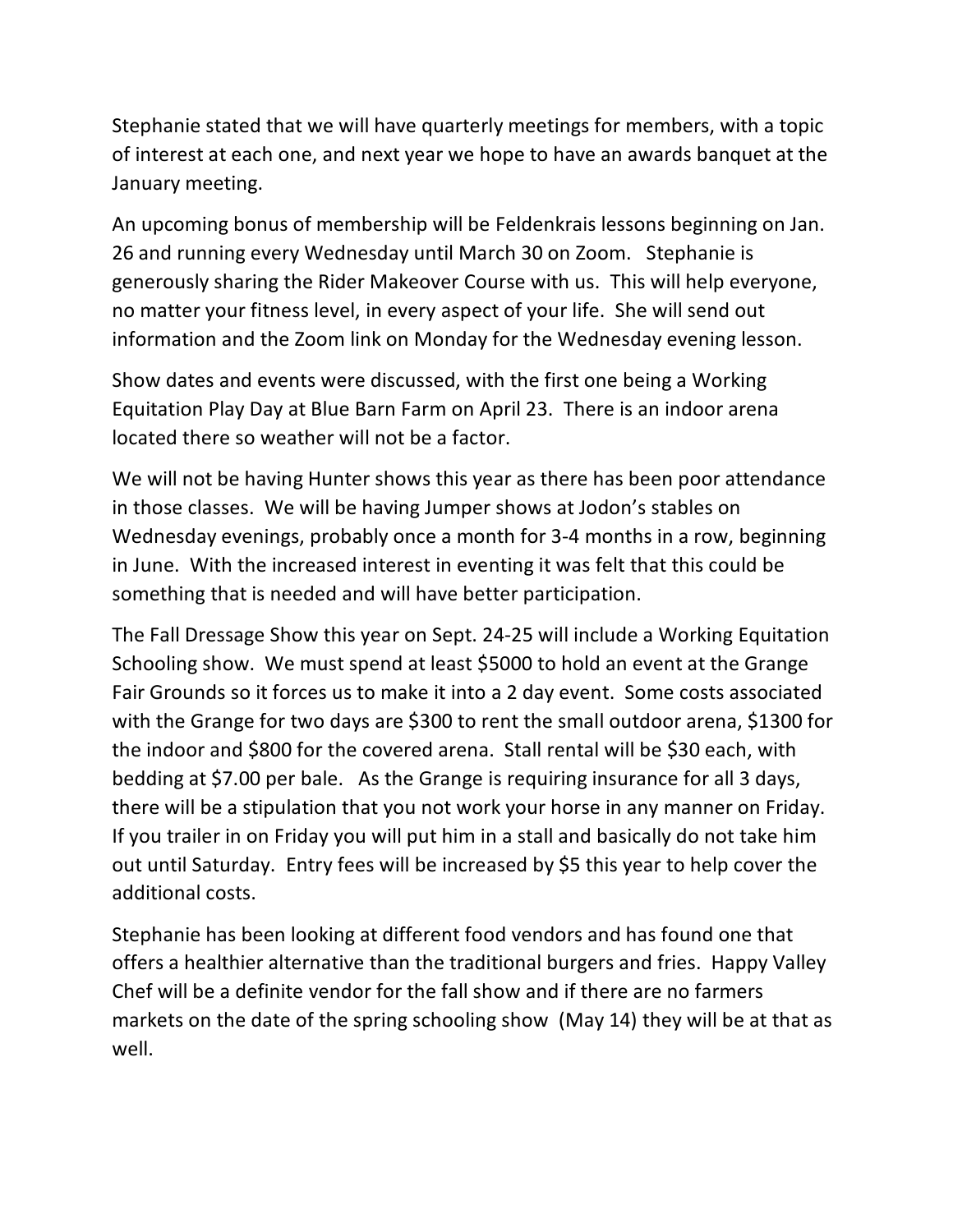Something new for this year will be a Fun Trail Ride in the fall. Karen said Jay Ziegler has a location in Raystown that would be perfect to hold such a ride. There is plenty of parking, some primitive accommodations for overnight stays and lots of mapped out trails. No definite date has been set, but with some members not interested in showing it would be an opportunity for them to be involved.

Other events and dates were discussed, with information on those on the website and further information provided at upcoming meetings.

We have also been given a link to a map that gives the location of all members of the club. This will enable more networking of members by looking at the map and contacting someone nearby to see if they want to get together and ride. It was also suggested that members might want to post on social media that they are interested in riding with others and thus expand friendships.

Stephanie said this year the registration for the shows will be with Strider Pro as this will make it very easy for show organizers.

Sharon Briggs gave a report on membership and said we met the USDF requirement for an updated roster. The roster will be updated monthly and we welcome new members. Stephanie passed out KDCTA pens to guests and new members at the meeting.

Stephanie also discussed the volunteer awards program, a program to encourage members to be more involved and earn hours by volunteering. Awards for hours volunteered will be awarded at the January membership meeting. Stephanie will be sending out emails asking for volunteers and all information can be found on the website.

Sharon announced the new logo contest. The present logo for the club was made in 1979 it would be nice to have a fresh updated logo to represent the newly revitalized and energized club. Logos will be voted on with the winning design presented at the April meeting. The winning design will receive a \$50 Dover gift card.

A member directory was sent to all members. Stephanie said they will use Sign Up Genius for volunteer sign ups as this company states they do not sell any info to 3<sup>rd</sup> party companies.